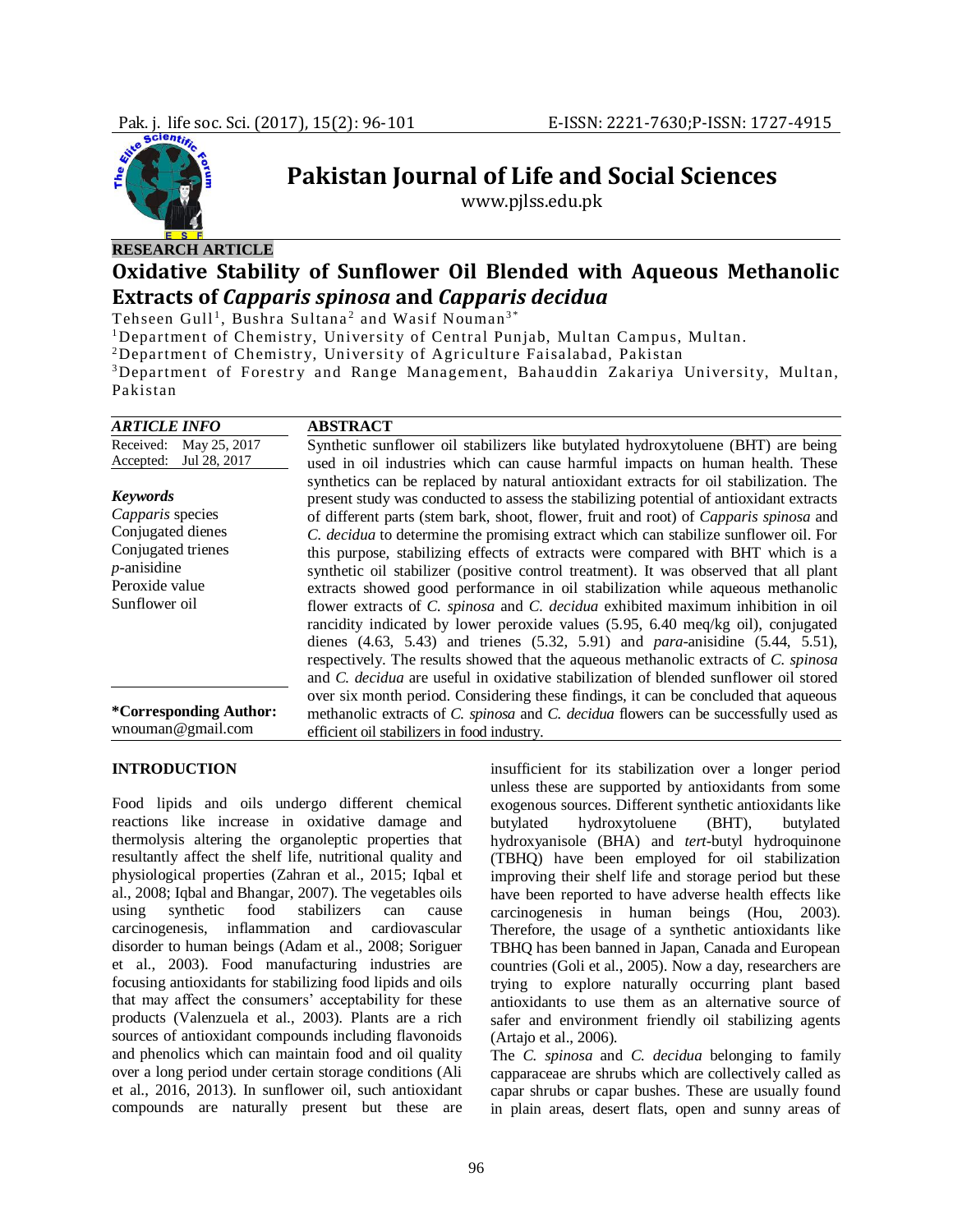Afghanistan, India, Indonesia, Nepal, Pakistan, North Africa, South West Asia, Australia and South Europe up to an elevation of 1100 m (Tlili et al., 2010; Hamed et al., 2007). These species are rich in phenolics, flavonoids, flavonols, flavons and possess excellent antioxidant activities (Gull et al., 2015a,b,c).

Antioxidant potential of these species make them as possible sources which can provide antioxidant extracts that can be used as oil stabilization agents. Vegetable oils face degradation in its quality at certain temperatures which can be inhibited by using synthetic oil stabilizers. Keeping in view, this study was conducted to evaluate the methanolic extracts of different parts (stem bark, shoot, fruit, flower and root) of *C. spinosa* and *C. decidua* as potential sources for stabilization of sunflower oil under ambient storage (30°C) condition.

#### **MATERIALS AND METHODS**

Aqueous methanolic extracts (80% v/v) of selected parts of *C. spinosa* and *C. decidua* (stem bark, root, shoot, fruit and flower) were added to pre heated (50°C) refined sunflower oil (free from any additive). In one liter of sunflower oil, 600 mL of extract was added separately followed by stirring for homogenous dispersion of extracts. Aqueous methanolic extract was selected based on its better antioxidant activity and phenolics composition while sunflower oil was selected being rich in polyunsaturated fatty acids and having linoleic acid in higher concentration. For comparison of stabilizing activities of extracts, synthetic antioxidant BHT was used as a positive control and added at the

rate of 200 mL/L of sunflower oil beside one negative control (oil without any extract). Later on, 100 mL of each oil sample (stabilized with plants extracts and control) was stored under ambient storage for six months i.e. February to July 2012 in three replicates. Oil samples were tested for peroxide value (PV), *para (p)* anisidine, conjugated diene (CD) and conjugated triene (CT) values after every 30 days interval.

# **Detection of PV, CD, CT and** *p-***anisidine values**

AOCS method No. Cd 8-53 was followed to determine the peroxide value (PV) of the stored samples (AOCS, 1997). The IUPAC standard method II.D 23 was used to determine CD and CT values at 232 and 269 nm, respectively. The *p-*anisidine value was determined by using IUPAC method II. D. 26 (IUPAC, 1979).

#### **Statistical analysis**

The experiment was designed as completely randomized design (CRD) with three replications. The data of each parameter were pooled and computed using Statistix8.1 and LSD test was performed at 5% probability level to test the differences among mean values (Steel et al*.*, 1997).

#### **RESULTS**

Peroxide value is the measurement of peroxide and hydroperoxides formed during initial oxidation of oil and fats and is used as an indicator to determine the oil oxidative rancidity. Results showed that sunflower oil samples blended with aqueous methanolic plant extracts showed different trends in expressing PV values (Table 1). Relative PVs were recorded from day 0 to last day of storage i.e., after six months. With the passage of

| Table 1: Peroxide value (meq/kg of oil) of stabilized and control sunflower oil (SFO) under room temperature |  |
|--------------------------------------------------------------------------------------------------------------|--|
|--------------------------------------------------------------------------------------------------------------|--|

| Samples                                                 |                      |                           |                                                                 | Incubation Period (months)                 |                 |               |                               | Increase in PV % decline    |              |
|---------------------------------------------------------|----------------------|---------------------------|-----------------------------------------------------------------|--------------------------------------------|-----------------|---------------|-------------------------------|-----------------------------|--------------|
|                                                         | $\Omega$             |                           | $\mathfrak{D}$                                                  | 3                                          | 4               | 5             | 6                             | (relative to                | (relative to |
|                                                         |                      |                           |                                                                 |                                            |                 |               |                               | control) of SFO control) of |              |
|                                                         |                      |                           |                                                                 |                                            |                 |               |                               | from initial                | SFO after    |
|                                                         |                      |                           |                                                                 |                                            |                 |               |                               | after six monthssix months  |              |
| ${}^{\mathrm{a}}\mathrm{SFO}^{*}-\mathrm{C}$            |                      |                           |                                                                 | $0.85+0.04$ 5.77+0.41 7.22+0.28 10.01+0.46 | $12.13 + 0.37$  |               | $18.74 + 0.76$ 22.95 + 0.61   | $22.10^a$                   |              |
| $b$ SFO-BHT                                             |                      |                           | $0.65+0.06$ 1.32+0.05 2.13+0.10 7.1+0.21                        |                                            | $7.73 + 0.22$   | $9.54 + 0.38$ | $10.27 + 0.51$                | 9.62 <sub>bcd</sub>         | 56.47        |
| <b>SFO-CSSB</b>                                         |                      |                           | $0.74+0.03$ 1.37+0.07 2.48+0.09 5.80+0.13                       |                                            | $7.41 + 0.21$   |               | $10.58 + 0.26$ $11.21 + 0.28$ | 10.47 <sup>bcd</sup>        | 52.62        |
| ${}^{d}$ SFO-CSS                                        |                      |                           | $0.66+0.06$ 1.38+0.04 3.14+0.03 4.70+0.05                       |                                            | $6.42 \pm 0.09$ | $7.85 + 0.16$ | $7.88 + 0.13$                 | 7.22 <sup>cd</sup>          | 67.33        |
| °SEO-CSER                                               |                      | $0.59 + 0.03$ 1.08 + 0.09 | $1.76 + 0.11$ $4.38 + 0.17$                                     |                                            | $5.38 \pm 0.17$ | $6.39+0.11$   | $6.54 + 0.23$                 | $5.95^{\rm d}$              | 73.07        |
| <sup>f</sup> SFO-CSFL                                   | $0.53+0.05$ 1.1+0.11 |                           | $2.17+0.23$ 4.11+0.18                                           |                                            | $5.16 + 0.30$   | $7.38 + 0.21$ | $7.17 + 0.46$                 | 6.64 <sup>d</sup>           | 69.95        |
| <b>ESFO-CSR</b>                                         |                      | $0.87+0.06$ 1.24+0.09     | $2.52+0.16$ 4.76+0.30                                           |                                            | $5.52+0.19$     | $9.65 + 0.41$ | $12.41 + 0.29$                | $11.54^{bc}$                | 47.78        |
| $^{h}$ SFO-CDSB 0.64+0.05 1.11+0.07 2.12+0.18 4.81+0.19 |                      |                           |                                                                 |                                            | $7.32 \pm 0.32$ |               | $10.01 + 0.32$ $12.06 + 0.49$ | $11.42^{bc}$                | 48.32        |
| 'SFO-CDS                                                |                      |                           | $0.74+0.08$ 1.37+0.05 2.97+0.15 5.67+0.80                       |                                            | $7.03+0.21$     |               | $10.14+0.36$ $12.14+0.60$     | $11.40^{bc}$                | 48.42        |
| iSFO-CDFR 0.54+0.02 1.11+0.03                           |                      |                           | $1.58 + 0.09$ 3.23+0.12                                         |                                            | $4.12 + 0.30$   | $6.71 + 0.22$ | $9.53 + 0.46$                 | 8.99 <sub>bcd</sub>         | 59.32        |
| $KSPO-CDFL$ 0.64+0.03 1.25+0.04                         |                      |                           | $2.18+0.12$ 3.14+0.15                                           |                                            | $4.96 \pm 0.42$ | $7.06 + 0.15$ | $7.04 + 0.21$                 | 6.40 <sup>d</sup>           | 71.04        |
| 'SFO-CDR                                                |                      |                           | $0.83 \pm 0.02$ $1.33 \pm 0.11$ $3.57 \pm 0.16$ $6.27 \pm 0.38$ |                                            | $8.36 \pm 0.68$ | $11.1 + 0.52$ | $12.97+0.86$                  | 12.14 <sup>b</sup>          | 45.06        |

\*SFO: Sun flower oil; Mean values showing different capital letters are statistically different with each other (P<0.05) The data was analyzed in triplicate; <sup>a</sup>SFO control (without extract stabilization); <sup>b</sup>SFO stabilized with butylated hydroxytoluene; <sup>c</sup>SFO stabilized with *C. spinosa* stem bark extract; <sup>d</sup>SFO stabilized with *C. spinosa* shoot extract; <sup>e</sup>SFO stabilized with *C. spinosa* fruit extract; <sup>f</sup>SFO stabilized with *C. spinosa* flower extract; <sup>g</sup>SFO stabilized with *C. spinosa* root extract; <sup>h</sup>SFO stabilized with *C. decidua* a stem bark extract; <sup>i</sup>SFO stabilized with *C. decidua* shoot extract; <sup>j</sup>SFO stabilized with *C. decidua* fruit extract; <sup>k</sup>SFO stabilized with *C. decidua* flower extract; <sup>l</sup>SFO stabilized with *C. decidua* root extract.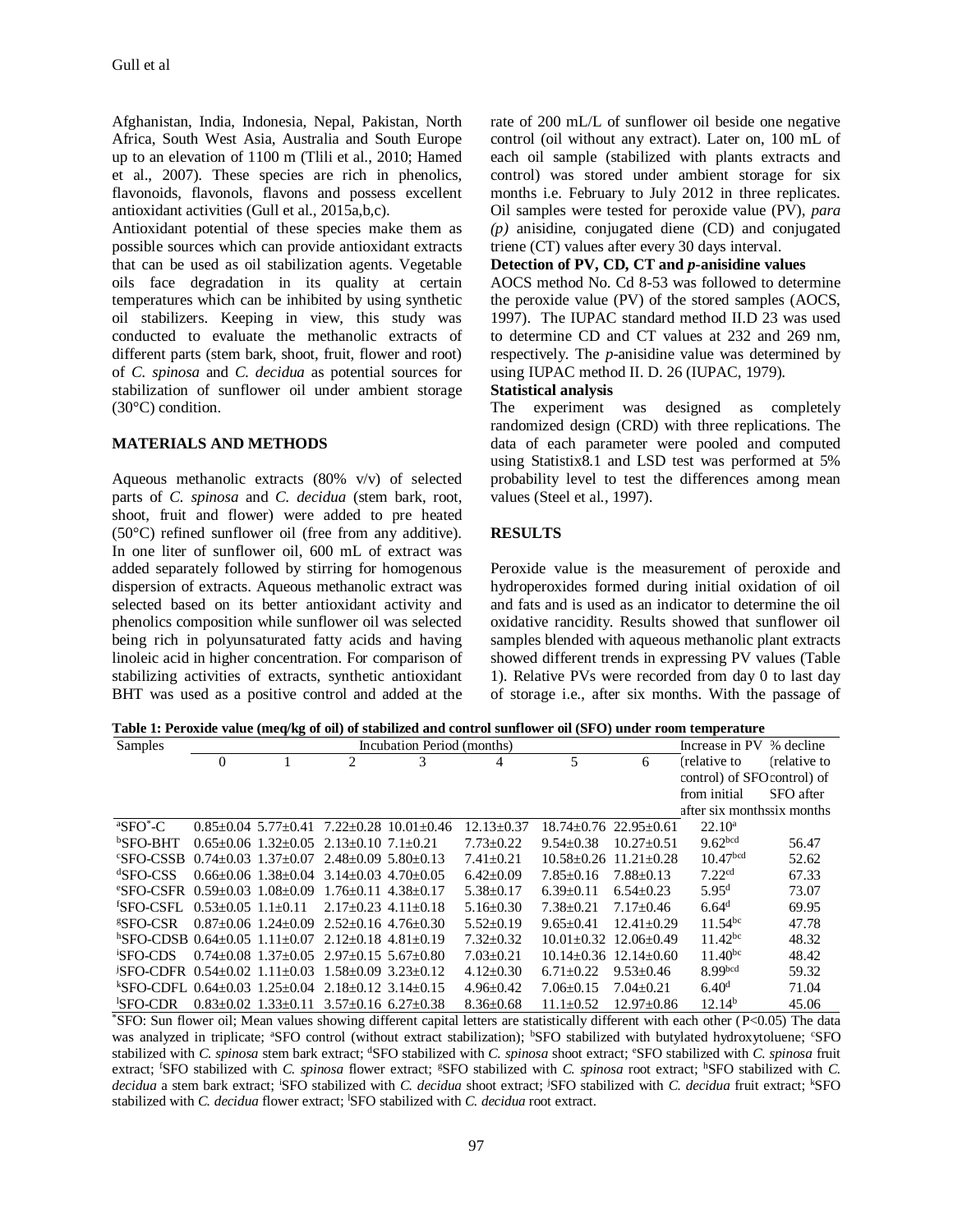time, an increase in PVs was recorded in all blended and control (oil without extract) samples while a significant variation (P*<*0.05) was recorded among all blended samples. It was also observed that aqueous methanolic extracts of *C. spinosa* fruit, *C. decidua* flower and *C. spinosa* flower reduced PV of blended sunflower oil (5.95, 6.40 and 6.64 meq/kg oil, respectively). In comparison to sample without any extract (negative control), sunflower oil stabilized with fruit extract of *C. spinosa* and flower extracts of *C. decidua* and *C. spinosa* exhibited the highest decline (73.07, 71.04 and 69.95%, respectively) in PV value; whereas, lowest response was shown by root, stem bark and shoot extracts of *C. decidua* (45.06, 48.32 and 48.42, respectively) (Table 1).

The contents of CD and CT of sunflower oil are shown in Table 2 and 3, respectively. It was recorded that control sunflower oil sample showed highest CD and CT contents in comparison with oil samples stabilized with *Capparis* extracts. The decline in the rise of CD and CT might be attributed to antioxidant potential of *Capparis* extracts. It was found that stabilized

**Table 2: Conjugated dienes (CD) contents (Ɛ1cm (ʎ232nm) of stabilized and control sunflower oil (SFO) under room temperature**

| Samples                             |              |                                                  |                             | Increase in CD           | % decline              |                           |                             |                      |              |
|-------------------------------------|--------------|--------------------------------------------------|-----------------------------|--------------------------|------------------------|---------------------------|-----------------------------|----------------------|--------------|
|                                     | $\mathbf{0}$ |                                                  | $\overline{c}$              | 3                        | 4                      | 5                         | 6                           | (relative to         | (relative to |
|                                     |              |                                                  |                             |                          |                        |                           |                             | control) of SFO      | control) of  |
|                                     |              |                                                  |                             |                          |                        |                           |                             | from initial         | SFO after    |
|                                     |              |                                                  |                             |                          |                        |                           |                             | after six months     | six months   |
| ${}^{\mathrm{a}}\mathrm{SFO}^*$ -C  |              | $1.75+0.08$ 4.39+0.21                            |                             | $8.56 + 0.42$ 12.17+0.60 | $14.23 + 0.56$ 17.10+0 |                           | $19.57+0.97$                | 17.82 <sup>a</sup>   |              |
| <sup>b</sup> SFO-BHT                |              | $1.28 + 0.09$ $2.44 + 0.11$                      |                             | $3.70+0.27$ 4.06+0.16    | $5.96 + 0.28$          | $7.25 + 0.38$ 8.97+0.37   |                             | $7.69$ <sup>bc</sup> | 56.84        |
| <b>SFO-CSSB</b>                     |              | $1.07+0.12$ 2.47+0.09                            | $3.57+0.14$ $5.34+0.14$     |                          | $6.00+0.32$            | $7.29 + 0.23$ 8.17+0.28   |                             | 7.10 <sup>bcd</sup>  | 60.16        |
| ${}^{d}$ SFO-CSS                    |              | $1.37+0.10$ $2.83+0.06$                          |                             | $3.56+0.17$ 4.79+0.12    | $5.78 + 0.18$          | $6.72+0.33$ $8.12+0.27$   |                             | 6.75 <sup>bcd</sup>  | 62.12        |
| <b><i>eSFO-CSFR</i></b>             |              | $1.21 + 0.06$ $1.97 + 0.29$                      | $2.87+0.28$ 3.64+0.37       |                          | $4.29 + 0.26$          |                           | $5.88 + 0.57$ 6.38 + 0.46   | 5.17 <sup>cd</sup>   | 70.99        |
| <sup>f</sup> SFO-CSFL               |              | $1.76 + 0.05$ $2.36 + 0.14$                      | $3.20+0.23$ 4.02+0.15       |                          | $4.88 + 0.21$          |                           | $5.69+0.24$ 6.39+0.36       | 4.63 <sup>d</sup>    | 74.02        |
| <b><i>SSFO-CSR</i></b>              |              | $1.33+0.04$ 2.99+0.06                            | $3.36+0.17$ $5.97+0.23$     |                          | $7.43 + 0.30$          |                           | $8.39+0.12$ 10.28+0.32      | $8.95^{b}$           | 49.77        |
| $^{h}$ SFO-CDSB 1.07+0.09 3.34+0.08 |              |                                                  | $4.16+0.16$ 6.31+0.21       |                          | $6.62+0.24$            |                           | $8.28 + 0.32$ 9.98 + 0.0.49 | 8.91 <sup>b</sup>    | 50.00        |
| <b>SFO-CDS</b>                      |              | $1.22+0.10$ $2.47+0.090$ $3.61+0.18$ $4.98+0.24$ |                             |                          | $5.67+0.28$            | $6.38 + 0.31$ 7.91 + 0.31 |                             | 6.69 <sub>bcd</sub>  | 62.46        |
| JSFO-CDFR_                          |              | $1.64 + 0.06$ $2.74 + 0.02$                      |                             | $3.73+0.26$ 4.99+0.19    | $5.93+0.29$            | $6.01 + 0.28$ 7.21 + 0.21 |                             | 5.57 <sup>cd</sup>   | 68.74        |
| <sup>k</sup> SFO-CDFL               |              | $1.01 + 0.01$ $1.98 + 0.08$                      | $3.07+0.12$ 4.12+0.12       |                          | $5.07+0.25$            |                           | $5.84+0.21$ 6.44+0.18       | $5.43^{cd}$          | 69.53        |
| 'SFO-CDR                            |              | $1.86 + 0.18$ $2.47 + 0.24$                      | $3.76 + 0.18$ $7.11 + 0.28$ |                          | $8.87+0.44$            |                           | $9.33+0.37$ 11.01 + 0.55    | $9.15^{b}$           | 48.65        |

\*SFO: Sunflower oil; Mean values showing different capital letters are statistically different with each other (P<0.05). The data was analyzed in triplicate; <sup>a</sup>SFO control (without extract stabilization); <sup>b</sup>SFO stabilized with butylated hydroxytoluene; <sup>c</sup>SFO stabilized with *C. spinosa* stem bark extract; <sup>d</sup>SFO stabilized with *C. spinosa* shoot extract; <sup>e</sup>SFO stabilized with *C. spinosa* fruit extract; <sup>f</sup>SFO stabilized with *C. spinosa* flower extract; <sup>g</sup>SFO stabilized with *C. spinosa* root extract; <sup>h</sup>SFO stabilized with *C. decidua* a stem bark extract; <sup>i</sup>SFO stabilized with *C. decidua* shoot extract; <sup>j</sup>SFO stabilized with *C. decidua* fruit extract; <sup>k</sup>SFO stabilized with *C. decidua* flower extract; <sup>l</sup>SFO stabilized with *C. decidua* root extract

|  |  |  | Table 3: Conjugated trienes (CT) contents ( $\epsilon_{1cm}$ ( $\lambda_{268nm}$ ) of stabilized and control sunflower oil (SFO) under room temperature |  |
|--|--|--|---------------------------------------------------------------------------------------------------------------------------------------------------------|--|
|--|--|--|---------------------------------------------------------------------------------------------------------------------------------------------------------|--|

| Samples                         |               |                                                                                                 |                                                                   | Increase in CT | % decline |                                                                           |               |                       |              |
|---------------------------------|---------------|-------------------------------------------------------------------------------------------------|-------------------------------------------------------------------|----------------|-----------|---------------------------------------------------------------------------|---------------|-----------------------|--------------|
|                                 | $\Omega$      |                                                                                                 | $\mathcal{D}_{\mathcal{L}}$                                       | 3              | 4         | 5                                                                         | 6             | (relative to          | (relative to |
|                                 |               |                                                                                                 |                                                                   |                |           |                                                                           |               | control) of SFO       | control) of  |
|                                 |               |                                                                                                 |                                                                   |                |           |                                                                           |               | from initial after    | SFO after    |
|                                 |               |                                                                                                 |                                                                   |                |           |                                                                           |               | six months            | six months   |
| $\mathrm{{}^{a}SFO}^{\ast}$ -C  | $0.98 + 0.04$ |                                                                                                 |                                                                   |                |           | $3.96+0.15$ $5.97+0.23$ $7.11+0.28$ $9.43+0.37$ $11.23+0.56$ $13.98+0.69$ |               | $13.00^a$             |              |
| $b$ SFO-BHT                     | $0.74 + 0.07$ |                                                                                                 | $1.68+0.08$ 2.13+0.08 3.09+0.22 4.56+0.18 5.44+0.28               |                |           |                                                                           | $7.16 + 0.33$ | $6.42$ <sup>cde</sup> | 50.61        |
| <b>SFO-CSSB</b>                 | $0.68 + 0.03$ |                                                                                                 | $1.54+0.07$ $2.32+0.09$ $3.21+0.08$ $4.11+0.07$ $5.14+0.17$       |                |           |                                                                           | $6.73+0.19$   | $6.05$ <sup>ef</sup>  | 53.46        |
| ${}^{d}$ SFO-CSS                | $0.71 + 0.06$ | $1.60+0.18$ 2.49+0.12 3.31+0.09 4.01+0.15 5.98+0.07                                             |                                                                   |                |           |                                                                           | $7.11 + 0.38$ | $6.4$ <sup>cde</sup>  | 50.76        |
| <b><i>esfo-CSFR</i></b>         |               | $0.76+0.02$ $1.33+0.21$ $2.14+0.08$ $3.04+0.13$ $3.97+0.21$ $5.47+0.13$                         |                                                                   |                |           |                                                                           | $6.38+0.14$   | $5.62$ <sup>fg</sup>  | 56.76        |
| <sup>f</sup> SFO-CSFL           | $0.69 + 0.08$ |                                                                                                 | $1.56+0.05$ $2.47+012$ $3.02+0.12$ $4.29+0.23$ $5.04+0.38$        |                |           |                                                                           | $6.01 + 0.26$ | 5.32g                 | 59.07        |
| <b>ESFO-CSR</b>                 |               | $0.60+0.02$ 1.30+0.26 2.23+015 3.18+0.32 4.98+0.18 6.71+0.20                                    |                                                                   |                |           |                                                                           | $7.66 + 0.33$ | 7.06 <sup>bc</sup>    | 45.69        |
| ${}^{\rm h}$ SFO-CDSB 0.71+0.03 |               |                                                                                                 | $1.48 + 0.07$ $2.64 + 0.26$ $3.48 + 0.18$ $4.97 + 0.15$ 6.14+0.18 |                |           |                                                                           | $7.89 + 0.39$ | 7.18 <sup>b</sup>     | 44.76        |
| <b>SFO-CDS</b>                  | $0.69 + 0.08$ | $1.45+0.07$ $2.38+0.17$ $3.97+0.19$ $4.24+0.28$ $5.15+0.16$                                     |                                                                   |                |           |                                                                           | $6.97+0.31$   | $6.28$ def            | 51.69        |
| <b>JSFO-CDFR</b>                | $0.72 + 0.05$ |                                                                                                 | $1.78+0.08$ $2.83+0.13$ $3.34+0.16$ $4.79+0.13$ $5.14+0.22$       |                |           |                                                                           | $6.37+0.17$   | $5.65$ <sup>fg</sup>  | 56.54        |
| <b>KSFO-CDFL</b>                | $0.66 + 0.03$ |                                                                                                 | 1.55+0.06 2.28+0.18 3.12+0.15 4.64+0.16 5.48+0.21                 |                |           |                                                                           | $6.57+0.26$   | $5.91$ <sup>efg</sup> | 54.54        |
| <b>SFO-CDR</b>                  |               | $0.73 \pm 0.04$ 1.18 $\pm$ 0.04 2.06 $\pm$ 0.15 3.01 $\pm$ 0.21 3.97 $\pm$ 0.19 5.79 $\pm$ 0.28 |                                                                   |                |           |                                                                           | $7.62 + 0.39$ | 6.89 <sub>bcd</sub>   | 47.00        |

\*SFO: Sunflower oil; Mean values showing different capital letters are statistically different with each other (P<0.05). The data was analyzed in triplicate; <sup>a</sup>SFO control (without extract stabilization); <sup>b</sup>SFO stabilized with butylated hydroxytoluene; <sup>c</sup>SFO stabilized with *C. spinosa* stem bark extract; <sup>d</sup>SFO stabilized with *C. spinosa* shoot extract; <sup>e</sup>SFO stabilized with *C. spinosa* fruit extract; <sup>f</sup>SFO stabilized with *C. spinosa* flower extract; <sup>g</sup>SFO stabilized with *C. spinosa* root extract; <sup>h</sup>SFO stabilized with *C. decidua* a stem bark extract; <sup>i</sup>SFO stabilized with *C. decidua* shoot extract; <sup>j</sup>SFO stabilized with *C. decidua* fruit extract; <sup>k</sup>SFO stabilized with *C. decidua* flower extract; <sup>l</sup>SFO stabilized with *C. decidua* root extract.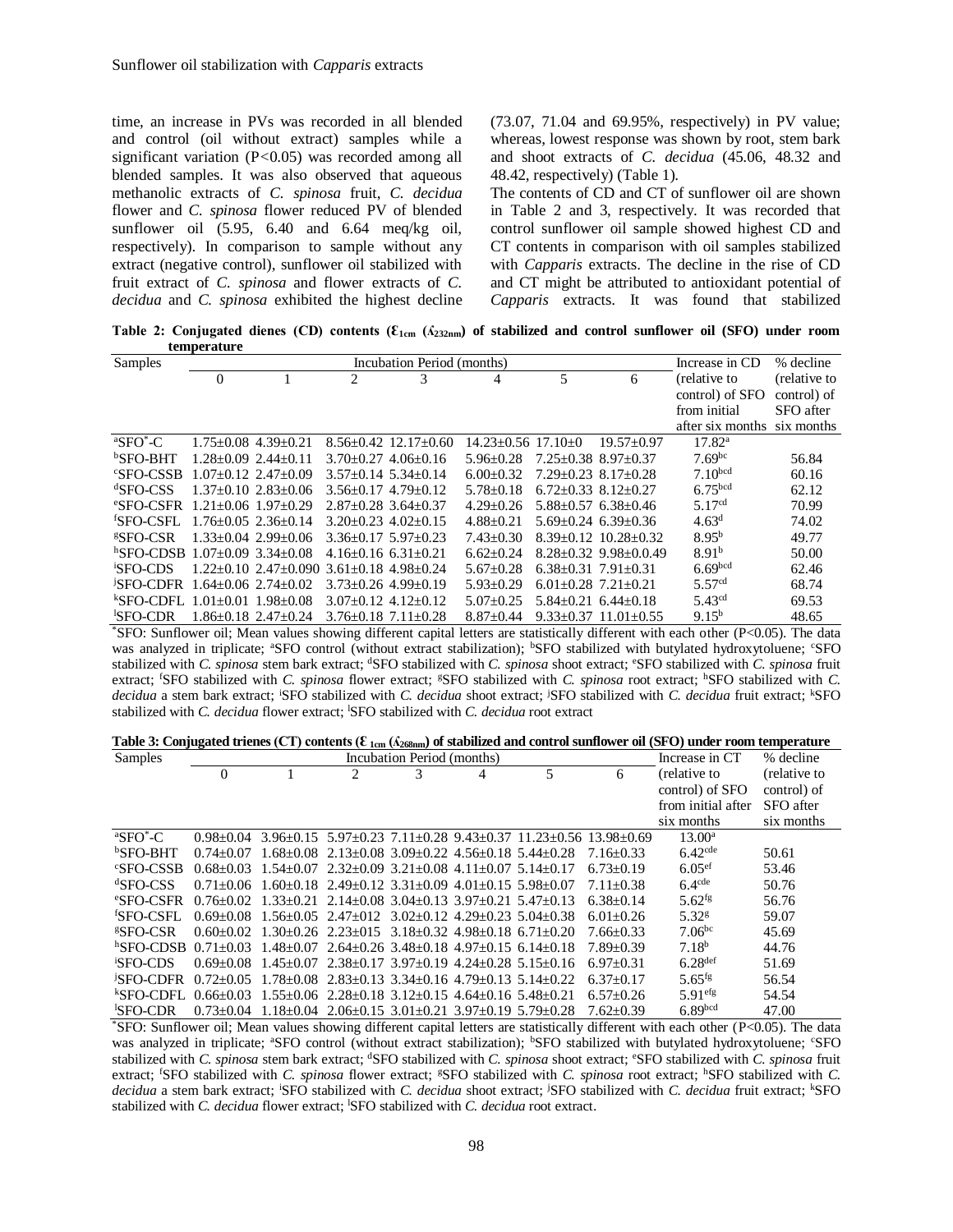| Samples                 | Incubation Period (months)<br>Increase in P.AV |                                       |                                                 |                                     |                                     |                                                 |                |                     | % decline    |
|-------------------------|------------------------------------------------|---------------------------------------|-------------------------------------------------|-------------------------------------|-------------------------------------|-------------------------------------------------|----------------|---------------------|--------------|
|                         | $\theta$                                       |                                       | 2                                               | 3                                   | 4                                   | 5                                               | 6              | (relative to        | (relative to |
|                         |                                                |                                       |                                                 |                                     |                                     |                                                 |                | control) of SFO     | control) of  |
|                         |                                                |                                       |                                                 |                                     |                                     |                                                 |                | from initial after  | SFO after    |
|                         |                                                |                                       |                                                 |                                     |                                     |                                                 |                | six months          | six months   |
| $\mathrm{aSFO}^*$ -C    |                                                |                                       | $0.75+0.04$ 2.77+0.25 3.73+0.32                 | $6.30+0.27$ 7.71+0.38 9.71+0.48     |                                     |                                                 | $11.31 + 0.56$ | $10.56^{\circ}$     |              |
| <b>bSFO-BHT</b>         |                                                |                                       | $0.69 + 0.05$ 1.43+0.07 2.34+0.12               |                                     | $3.97+0.18$ 4.57+0.14 5.82+0.21     |                                                 | $7.18 + 0.39$  | 6.49 <sub>bcd</sub> | 38.54        |
| <b>SFO-CSSB</b>         |                                                |                                       | $0.65+0.03$ 1.29+0.02 2.16+0.07                 |                                     | $3.92+0.07$ 4.64+0.23 5.77+0.15     |                                                 | $6.91 + 0.25$  | 6.26 <sup>bcd</sup> | 40.71        |
| ${}^{d}SFO-CSS$         |                                                |                                       | $0.66 \pm 0.07$ 1.28 $\pm 0.04$ 2.21 $\pm 0.14$ |                                     |                                     | $3.74 \pm 0.24$ $4.33 \pm 0.41$ $6.12 \pm 0.45$ | $7.01 + 0.23$  | 6.35 <sup>bcd</sup> | 39.86        |
| <b><i>eSFO-CSFR</i></b> |                                                |                                       | $0.63+0.05$ 1.47+0.32 2.29+0.13                 |                                     |                                     | $3.86+0.17$ $4.51+0.39$ $5.96+0.35$             | $6.41 + 0.38$  | 5.78 <sup>cd</sup>  | 45.26        |
| <sup>f</sup> SFO-CSFL   |                                                |                                       | $0.67+0.04$ 1.24+0.12 2.56+0.15                 |                                     |                                     | $3.09 + 0.09$ 4.37+0.14 5.10+0.25               | $6.11 + 0.28$  | 5.44 <sup>d</sup>   | 48.48        |
| <b><i>¤SFO-CSR</i></b>  |                                                |                                       | $0.61 + 0.03$ 1.38+0.08 2.41+0.14               |                                     |                                     | $3.67+0.15$ 4.83+0.19 6.10+0.15                 | $7.57+0.21$    | 6.96 <sup>bcd</sup> | 34.09        |
| hSFO-CDSB               |                                                |                                       | $0.68+0.04$ 1.87+0.07 2.38+0.22                 | $3.37+0.21$ $4.38+0.21$ $7.41+0.21$ |                                     |                                                 | $8.44 + 0.25$  | 7.76 <sup>b</sup>   | 26.51        |
| <b>SFO-CDS</b>          |                                                |                                       | $0.55+0.02$ 1.34+0.12 2.13+0.16                 |                                     | $3.76 + 0.24$ 4.29+0.16 5.88+0.33   |                                                 | $7.13 + 0.28$  | 6.58 <sup>bcd</sup> | 37.68        |
| <b>SFO-CDFR</b>         |                                                | $0.61 + 0.02$ 1.31 + 0.10 2.37 + 0.21 |                                                 |                                     | $3.87+0.20$ $4.41+0.38$ $5.24+0.30$ |                                                 | $6.12 + 0.36$  | 5.51 <sup>d</sup>   | 47.82        |
| <b><i>kSFO-CDFL</i></b> |                                                | $0.61+0.01$ 1.47+0.15 2.11+0.11       |                                                 |                                     | $3.34+0.27$ $4.58+0.33$             | $5.61 + 0.40$                                   | $6.48 + 0.30$  | 5.87 $^{cd}$        | 44.41        |
| <sup>1</sup> SFO-CDR    |                                                |                                       | $0.66 + 0.03$ $1.34 \pm 0.09$ $2.34 \pm 0.22$   | $3.29 + 0.30$ 4.43+0.28 6.28+0.48   |                                     |                                                 | $8.27+0.24$    | $7.61^{bc}$         | 27.93        |

**Table 4:** *P***-anisidine value (***P***-AV) of stabilized and control sunflower oil (SFO) under room temperature**

\*SFO: Sunflower oil; Mean values showing different capital letters are statistically different with each other (P<0.05). The data was analyzed in triplicate; <sup>a</sup>SFO control (without extract stabilization); <sup>b</sup>SFO stabilized with butylated hydroxytoluene; <sup>c</sup>SFO stabilized with *C. spinosa* stem bark extract; <sup>d</sup>SFO stabilized with *C. spinosa* shoot extract; <sup>e</sup>SFO stabilized with *C. spinosa* fruit extract; <sup>f</sup>SFO stabilized with *C. spinosa* flower extract; <sup>g</sup>SFO stabilized with *C. spinosa* root extract ; <sup>h</sup>SFO stabilized with *C. decidua* a stem bark extract; <sup>i</sup>SFO stabilized with *C. decidua* shoot extract; <sup>j</sup>SFO stabilized with *C. decidua* fruit extract; <sup>k</sup>SFO stabilized with *C. decidua* flower extract; <sup>l</sup>SFO stabilized with *C. decidua* root extract.

sunflower oil samples showed decline in CD and CT contents i.e. 48.65-74.02% and 44.76-59.07%, respectively. Oil samples stabilized with methanolic extracts of *C. decidua* root and stem bark extracts showed lowest decline in CD and CT contents (48.65, 44.76%, respectively). Data given in Table 4 revealed that oil samples which were blended with *Capparis* extracts showed a significant decline (P*<*0.05) in *p*anisidine value in comparison to negative control. The negative control sample showed highest *p*-anisidine value (10.56) while the lowest values were recorded for *C. spinosa* flower, *C. decidua* fruit, *C. spinosa* fruit and *C. decidua* flower extracts (5.44, 5.51, 5.78 and 5.87, respectively). On the whole, aqueous methanolic extracts of *C. spinosa* flower and *C. decidua* fruit maximally stabilized the oil showing a decrease of 48.48, 47.82% in *p*-anisidine value, respectively while *C. decidua* stem bark extract showed only 26.51% decline in PV in comparison to negative control (Table 4).

#### **DISCUSSION**

This study was conducted to assess stabilization of sunflower oil blended with aqueous methanolic extracts of stem bark, shoot, flower, fruit and root of *C. spinosa* and *C. decidua*. The PV is considered as formation of primary oxidation products, the least PV value shows stabilized oil (Othman and Ngassapa, 2012). In present study, aqueous methanolic extracts lowered down the magnitude of sunflower oil deterioration which might be due to antioxidant compounds. It has been previously reported that the antioxidants rich extracts

prevent or delay oil oxidation with the decomposition of phenolic compounds to a specific time period (Ali et al. 2016; Rubilar et al. 2012). The antioxidant extracts have been used which are effective over a long period of time towards the primary and secondary oxidation of oil (Shahidi and Wanasundara, 1997). A relative decrease in PV in sunflower oil stabilized with plant extracts is in line with previous studies which revealed that oil samples which were blended with antioxidants extracted from various sources showed less peroxid PVs with increase in incubation time (Oomah et al., 2000). In another study, Anwar et al. (2006) studied the efficiency of different sources of plant extract to delay the peroxides formation in sun flower oil and reported a prominent decrease in peroxide formation in stored samples. Estimation of PV provided a clearly indicated lipid autoxidation. For its confirmation, other parameters including CD and CT are also considered as necessary parameters assessing oil quality as these predict oxidative damage (Proteggente et al., 2002; Chattha et al.*,* 2006). In present investigation, CD and CT were also measured as it has been reported earlier that deteriorated oils show higher values of CD and CT degeneration. Previously, other plant extracts like garlic extracts have also been used to stabilize sunflower oil determining CD and CT values as indicators. A significant decline was recorded by Iqbal and Bhanger (2007) when sunflower oil was blended with garlic extracts. CD and CT contents are analyzed to find oxidative stability of oils. In this study, an increase in CD and CT magnitudes was recorded with increase in storage period. Initially the value of CD is greater due to presence of polyunsaturated fatty acid.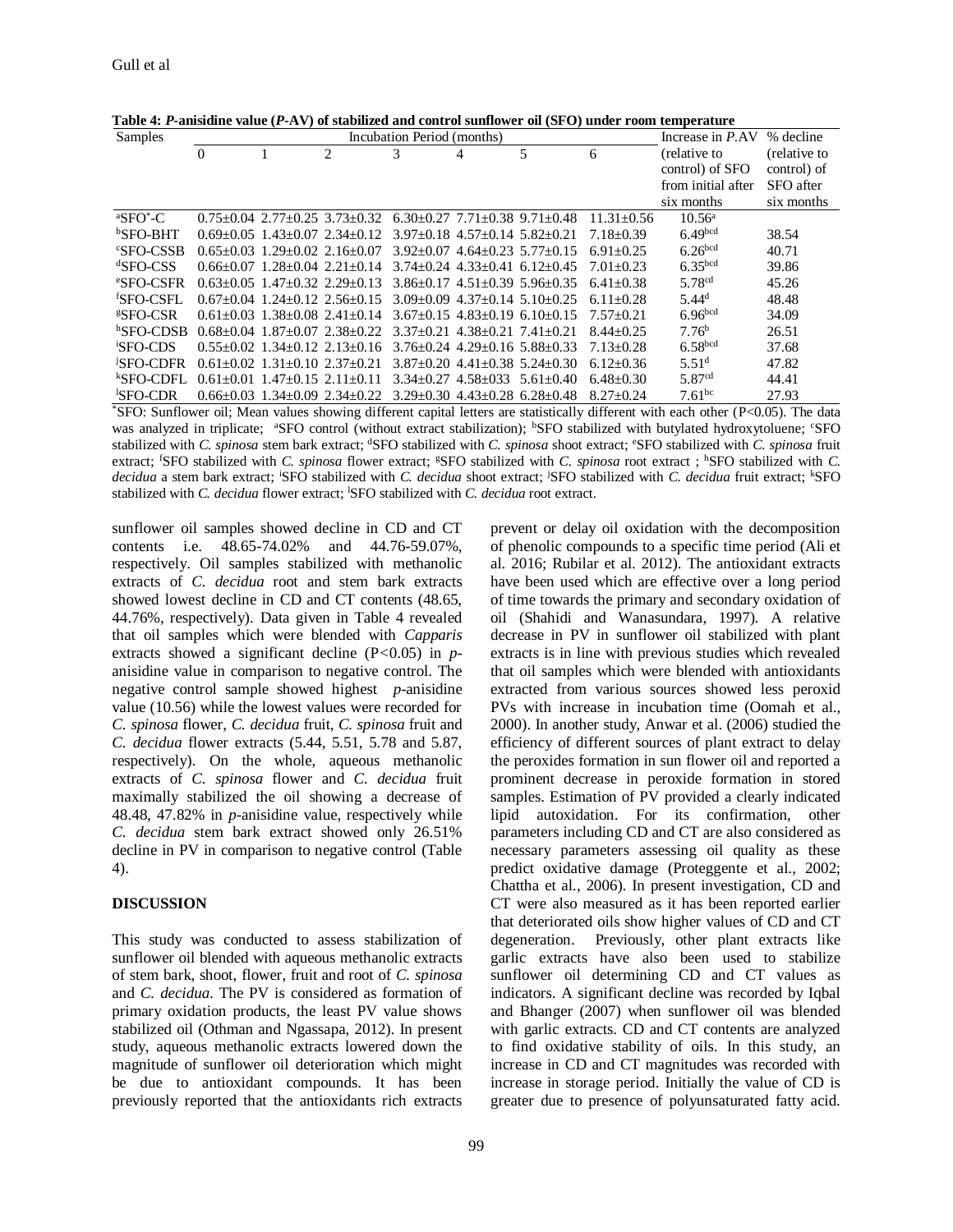However, the CD decreases with storage time and the value of CT increased as CT were produced due the dehydration of CD hydroperoxides (Fishwick and Swoboda, 1977). In present investigation, less increase in CD and CT values was noted that shows stabilization of sunflower oil stabilized with *C. decidua* root and stem bark (Table 2 and 3). Similarly, Siddiq et al. (2005) also reported the methanolic extract of *Moringa oleifera* leaves as efficient antioxidants for the stabilization of SFO under accelerated storage using the measurement of CD and CT contents.

The *p*-anisidine value is used to measure the level of secondary oxidation products of oil which are formed by the oxidative degradation of lipids/oils and are mainly non-volatile carbonyl (alkanels and 2, 4 dialkanels) (Sultana et al., 2008; Anwar et al., 2006). The aldehydes formed during lipid oxidation react with *p*-anisidine reagent under acidic conditions, resulting in the formation of yellow colored product, whose concentration is determined by spectrophotometry. Greater the absorbance, higher will be the concentration of aldehydes with low oxidative stability of the oil (Anwar et al., 2004). Previously, Mohdaly et al. (2011) also studied the antioxidant effects of sesame (*Sesamum indicum*) cake extract (SCE) for stabilizing sunflower and soybean oil in comparison to synthetic antioxidants by measuring their *p*-anisidine value during accelerated storage condition. The SCE exhibited better antioxidant activity in sunflower and soybean oils as compared to synthetic oil stabilizers including BHT and BHA.

In conclusion, extracts of different parts of *C. spinosa* and *C. decidua* were found as potential sources for sunflower oil stabilization. Among these species, *C. decidua* was found as more promising specie for oil stabilization while among different parts, roots and fruits were most promising parts. On the whole, aqueous methanolic extracts of roots and flowers of *C. spinosa* and *C. decidua* can be successfully used as sunflower oil stabilization agents.

#### **Authors' contributions**

All authors contributed equally in this manuscript.

## **REFERENCES**

- Adam SK, IN Soelaiman, NA Umar, N Mokhtar, N Mohamed and K Jaarin, 2008. Effects of repeatedly heated palm oil on serum lipid profile, lipid peroxidation, and homocysteine levels in a post-menopausal rat model. McGill Journal of Medicine, 11: 145-151.
- Ali Q, F Anwar, M Ashraf, N Saari and R Perveen, 2013. Ameliorating effects of exogenously applied proline on seed composition, seed oil quality, and oil antioxidant activity of maize (*Zea Mays* L.) under drought stress. International Journal of Molecular Sciences, 14: 818-835.
- Ali S, SAS Chatha, Q Ali, AI Hussain, SM Hussain and R Perveen, 2016. Oxidative stability of cooking oil blend stabilized with leaf extract of *Eucalyptus citriodora*. International Journal of Food Properties, 19: 1556-1565.
- Anwar F, A Jamil, S Iqbal and MA Sheikh, 2006. Antioxidant activity of various plant extracts under ambient and accelerated storage of sunflower oil. Grasas y Aceites, 57: 189-197.
- Anwar F, M Manzoor and JR Bajwa, 2004. Antioxidant activity of solvent extracts of strawberry (*F. Ananassa*) using various antioxidant assays. Pakistan Journal of Analytical Chemistry, 5: 28- 37.
- AOCS. 1997. American Oil Chemists Society. Official Methods and Recommended Practices of the AOCS, (5<sup>th</sup> edition), AOCS Press, Champaign, Illinois, USA.
- Artajo LS, MP Romero and MJ Motilva, 2006. Transfer of phenolic compounds during olive oil extraction in relation to ripening stage of the fruit. Journal of Science of Food and Agriculture, 86: 518-527.
- Chattha SAS, F Anwar, M Manzoor and JR Bajwa, 2006. Evaluation of the antioxidant activity of rice bran extracts using different antioxidant assays. Grasas Y Aceites, 57: 328-335.
- Fishwick MJ and PAT Swoboda, 1977. Measurement of oxidation of polyunsaturated fatty acids by spectrophotometric assay of conjugated derivatives. Journal of Science of Food and Agriculture, 28: 387-391.
- Goli AH, M Barzegar and MA Sahari, 2005. Antioxidant activity and total phenolic compounds of pistachio (*Pistachia vera*) hull extracts. Food Chemistry, 92: 521-525.
- Gull T, Z Mahmood, F Anwar, B Sultana, W Nouman, SA Shahid and MZ Iqbal, 2015a. Variation of proximate composition and minerals within different parts of *Capparis decidua* (Forssk.) Edgew. as a function of harvesting seasons. Pakistan Journal of Botany, 47: 1743-1748.
- Gull T, B Sultana, IA Bhatti and A Jamil, 2015b. Seasonal variation in proximate composition and minerals profile of different parts of wildly grown *Capparis spinosa*. Pakistan Journal of Agricultural Sciences, 52: 747-754.
- Gull T, F Anwar, B Sultana, MAC Alcayde and W Nouman, 2015c. *Capparis* species: A potential source of bioactives and high-value components: A review. Industrial Crops and Products, 67: 81- 96.
- Hamed AR, KA Abdel-Shafeek, NS Abdel-Azim, SI Ismail and FM Hammouda, 2007. Chemical investigation of some *Capparis* species growing in Egypt and their antioxidant activity. Evidence